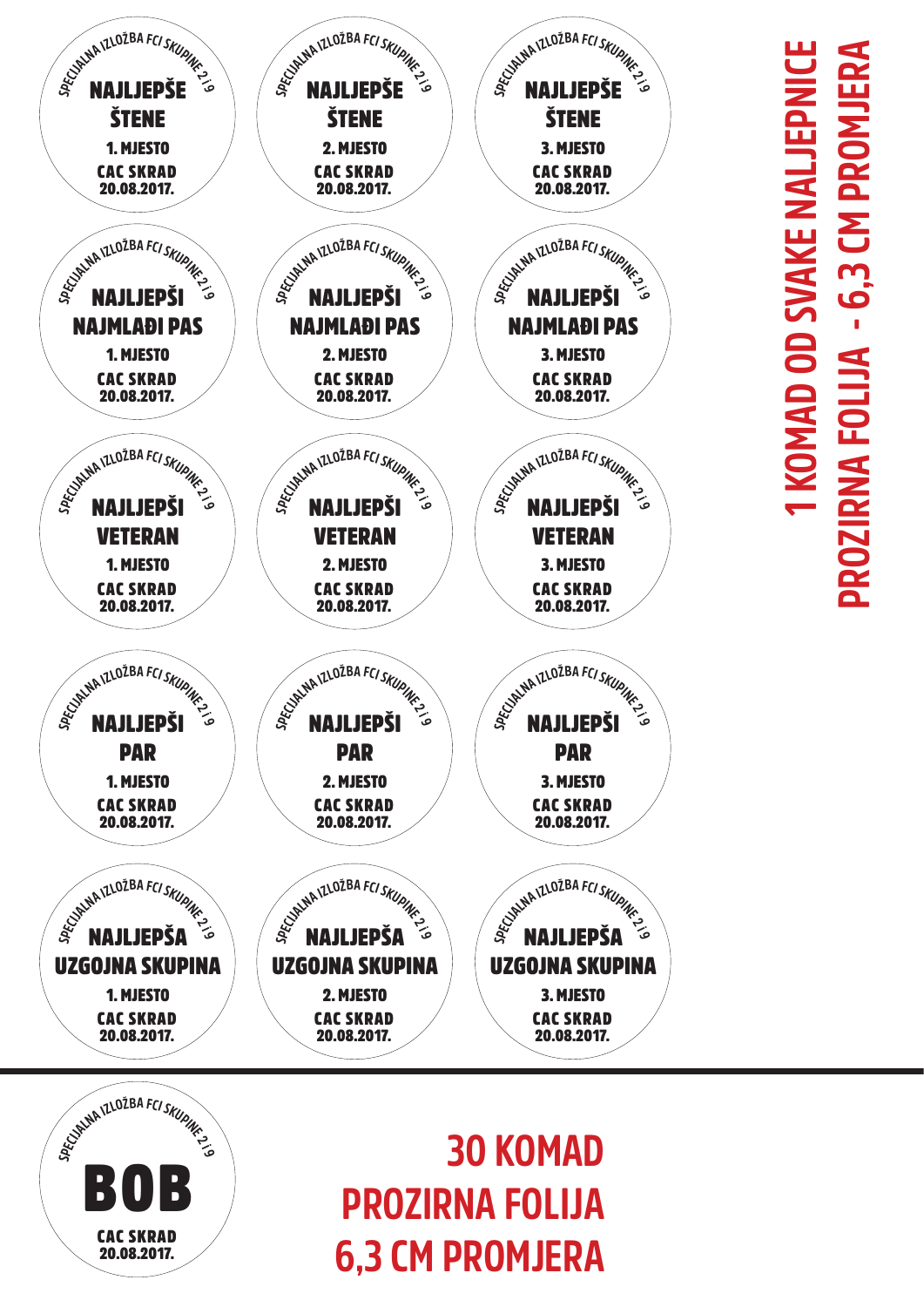**KINOLOŠKO DRUŠTVO SKRAD**



## 20.08.2017.

NAJLJEPŠI PAS SMOTRE

## **1 KOMAD OD SVAKE NALJEPNICE PROZIRNA FOLIJA - 6,4 x 3,2 CM**